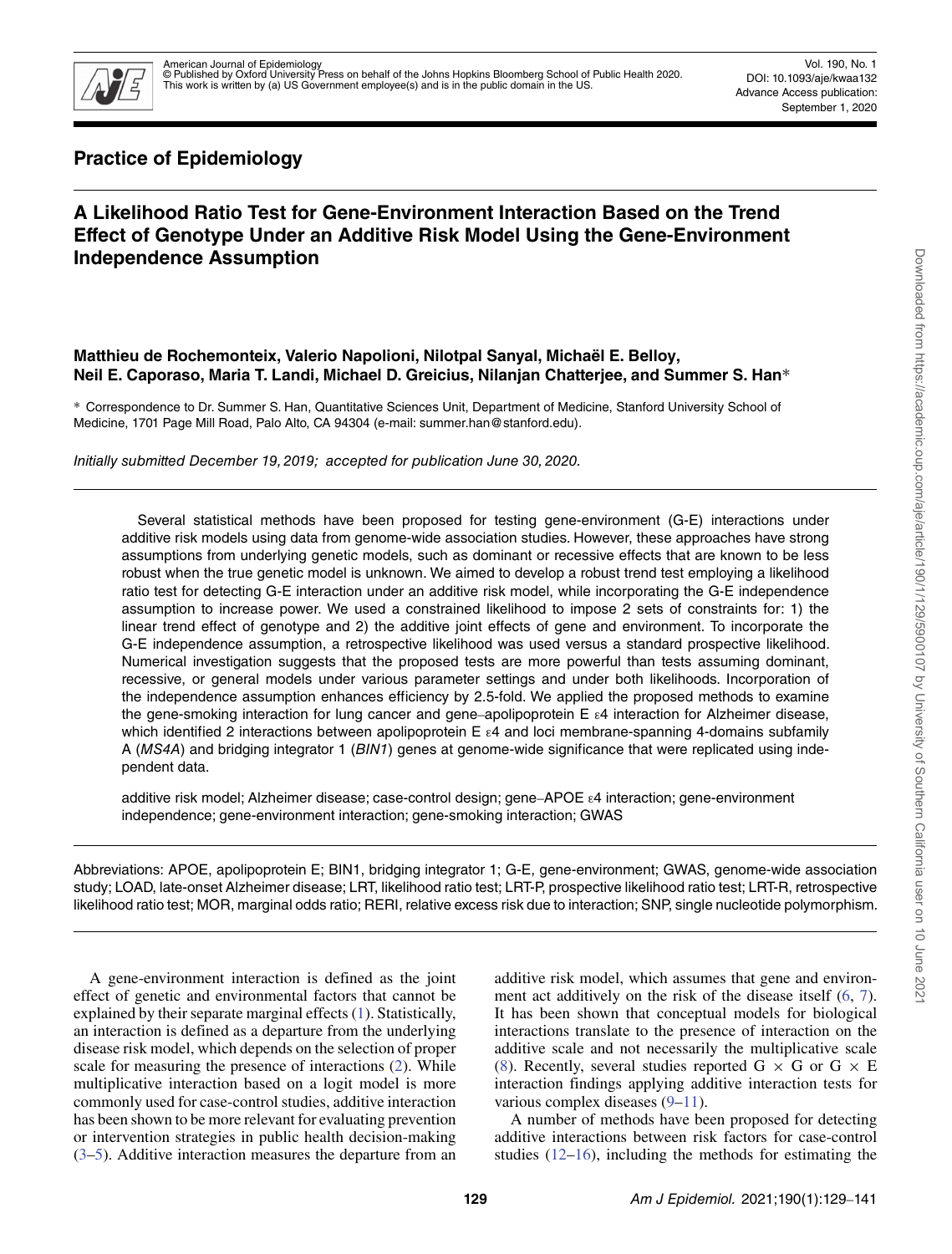confidence intervals of the relative excess risk due to interaction (RERI), which measures the magnitude of additive interaction [\(17–](#page-11-11)[19\)](#page-11-12). A likelihood ratio test (LRT) has been developed for additive interaction based on a set of constraints to ensure the additive joint effects of gene and environment, which also incorporates the gene-environment (G-E) independence assumption to increase power [\(13\)](#page-11-13). Another recent study extended this method and applied an empirical Bayes-type approach to exploit the G-E independence assumption in a data-adaptive way [\(14\)](#page-11-14). However, the main limitation of these methods is their strong assumptions from the underlying genetic model, such as dominant or recessive effects that are known to be less robust when the true genetic model is unknown. A more general genetic model that treats genotype as a categorical variable (i.e., allowing 2 separate parameters for the main effect of genotype) has also been proposed [\(13\)](#page-11-13), but it has been shown to have reduced power due to increased degrees of freedom (df). It is also known that most common variants associated with complex diseases from genome-wide association study (GWAS) have been identified under an additive genetic model [\(20\)](#page-11-15), where the effect of genotype is linear (i.e., the trend effect of genotype), rather than the effect being under a dominant or recessive model. Studies have shown that association tests based on the trend effect of genotype are more robust compared with dominant or recessive model– based tests under varying true genetic models [\(21\)](#page-11-16), which have been widely used in analyzing the main effects of common variants in most recent GWAS [\(22,](#page-11-17) [23\)](#page-11-18).

In this study, we developed a new statistical test for detecting additive interaction that incorporates the trend effect of genotype by extending the previously developed LRT [\(13\)](#page-11-13). We use a constrained likelihood approach to impose 2 sets of constraints for: 1) the trend effect of genotype and 2) the additive joint effect of gene and environment, using the parameter estimates obtained from a saturated logit model. To incorporate the G-E independence assumption, a retrospective likelihood is used. We conducted a simulation study with varying genetic models and varying magnitudes of interaction. We applied the proposed method to examine the gene-smoking interaction for lung cancer and both gene– apolipoprotein E (*APOE*) ε4 and gene-sex interactions for late-onset Alzheimer disease (LOAD). We implemented this method in the freely available R (R Foundation for Statistical Computing, Vienna, Austria) package, CGEN [\(https://www.](https://www.bioconductor.org/packages/release/bioc/html/CGEN.html) [bioconductor.org/packages/release/bioc/html/CGEN.html\)](https://www.bioconductor.org/packages/release/bioc/html/CGEN.html).

## **METHODS**

#### **Additive interaction under a dominant or recessive genetic model**

For subject *i*,  $G_i$  is a binary genetic factor, where  $G_i = 1$ if the subject has at least 1 copy of the variant of interest in a single nucleotide polymorphism (SNP) and  $G_i = 0$  otherwise for a dominant genetic model;  $G_i = 1$  if the subject has 2 copies of the variant in a SNP and  $G_i = 0$  otherwise for a recessive genetic model. *Ei* is an environmental risk factor that is a categorical variable, and  $D_i$  is the disease status  $(D<sub>i</sub> = 1$  if one has a disease and  $D<sub>i</sub> = 0$  otherwise). Without loss of generality, we assume a binary  $E_i$  in this setting. An additive risk model assumes that *Gi* and *Ei* act additively on the risk of the disease itself without any (nonidentity) link function:  $P(D_i = 1 | G_i, E_i) = b_0 + b_G G_i + b_E E_i$ . A departure from this model is called an additive interaction, which can be tested using the null hypothesis of  $H_0$ :  $b_{GE} = 0$  in the following model:

$$
R_i = P(D_i = 1 | G_i, E_i) = b_0 + b_G G_i + b_E E_i + b_{GE} G_i E_i.
$$

Suppose  $R_{ge} = P(D = 1|G = g, E = e)$  for  $g, e = 0, 1$ . The null hypothesis,  $H_0$ :  $b_{GE}$  = 0, can be expressed as  $R_{11}-R_{01} = R_{10}-R_{00}$ , which implies that the risk difference associated with  $G_i$  is constant across different levels of  $E_i$ . By dividing this equation by the reference risk  $R_{00}(RR_{ij} =$  $R_{ij}/R_{00}$ , we obtain the relative risk relationship for the null:  $RR_{11} - RR_{01} = RR_{10} - 1$ . Assuming a rare disease, we can approximate a relative risk by an odds ratio, and hence we obtain  $H_0$  :  $OR_{11} - OR_{01} = OR_{10} - 1$ . This implies that additive interaction can be tested using the following null hypothesis:

<span id="page-1-0"></span>
$$
H_0: \exp(\beta_G + \beta_E + \beta_{GE})
$$
  
- 
$$
\exp(\beta_G) - \exp(\beta_E) + 1 = 0,
$$
 (1)

where the parameters are estimated using the saturated logit model,

<span id="page-1-1"></span>
$$
logit {Pr (Di = 1|Gi, Ei)}= \beta_0 + \beta_G Gi + \beta_{EE} i + \beta_{GE} Gi Ei.
$$
 (2)

Additive interaction can be tested using a likelihood ratio test using the null hypothesis in equation [1](#page-1-0) against the alternative using the model in equation [2,](#page-1-1) which gives a 1-df test. The magnitude of additive interaction can be measured by RERI, which is defined as:  $RERI_G = \exp(\beta_G + \beta_E + \beta_{GE})$  –  $\exp(\beta_G) - \exp(\beta_E) + 1$ . This additive interaction LRT can be generalized to  $G_i$  as a 3-level categorical variable  $(G_i = 0,$ 1, 2) and multilevel  $E_i$  ( $E_i = e_1, e_2, \ldots, e_k$ ), which has been derived in a previous study [\(13\)](#page-11-13) and implemented in CGEN  $(24)$ . This general model–based test has larger df (df = 2k) versus  $df = k$  for a dominant or recessive model–based test).

#### **Additive interaction under the trend effect of genotype (additive genetic model)**

To extend the method described in the previous section to an approach based on the trend effect (linear effect) of genotype, we consider the following saturated additive model for a 3-category genetic factor,  $G_i$  ( $G_i = 0, 1, 2$ ):

$$
R_i = P(D_i = 1|G_i, E_i)
$$
  
= b<sub>0</sub> + b<sub>G<sub>1</sub></sub>G<sub>1i</sub> + b<sub>G<sub>2</sub></sub>G<sub>2i</sub> + b<sub>E</sub>E<sub>i</sub>  
+ b<sub>G<sub>1</sub>E</sub>G<sub>1i</sub>E<sub>i</sub> + b<sub>G<sub>2</sub>E</sub>G<sub>2i</sub>E<sub>i</sub>,

Where  $G_{1i}$  and  $G_{2i}$  are dummy variables indicating whether subject *i* has 1 or 2 copies of the variant in a given SNP. Any covariates can also be included in the model without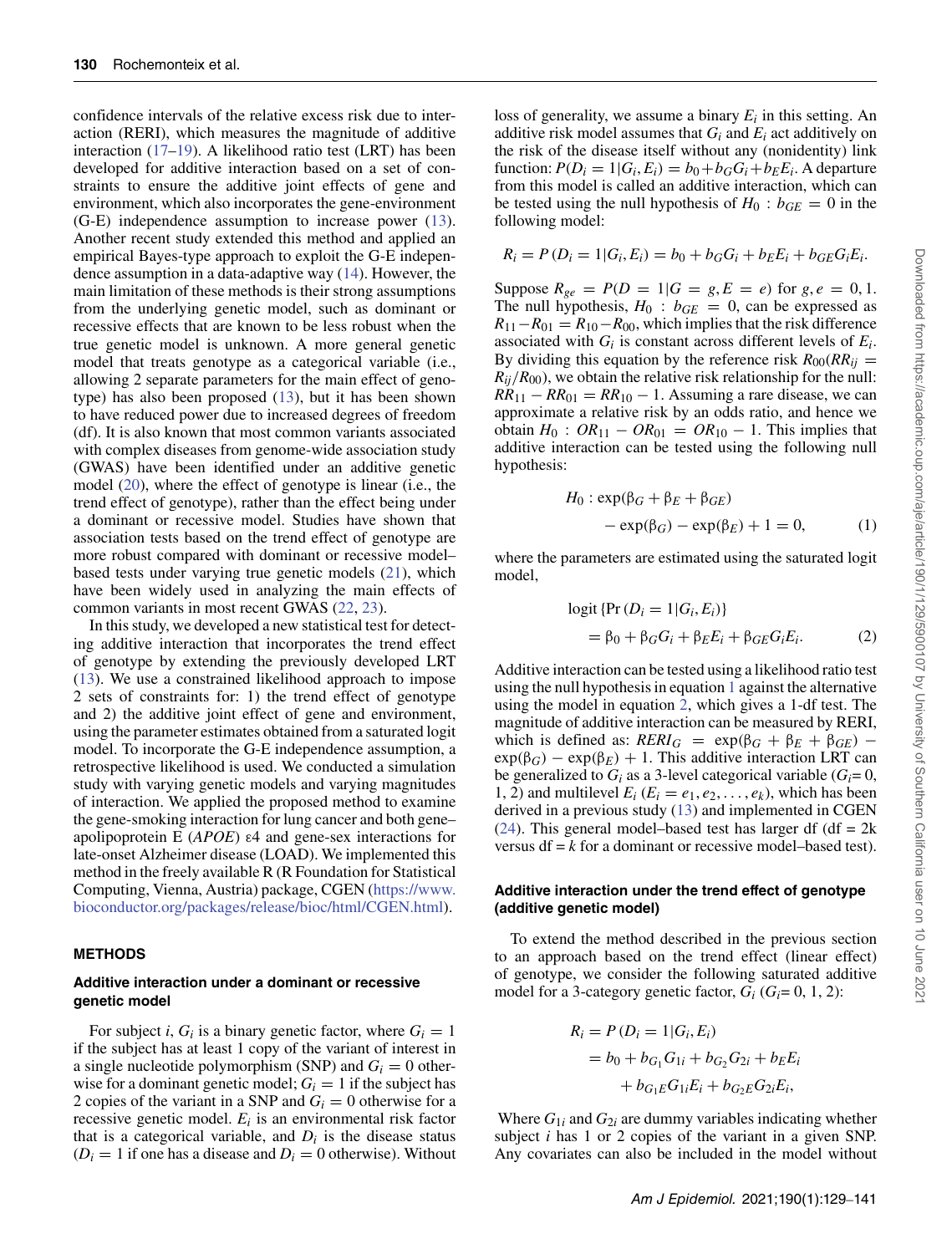<span id="page-2-0"></span>**Table 1.** Disease Risk and Odds Ratio for Gene  $(G = 0,1,2)$  and Environment  $(E = 0,1)$  Based on the Saturated Additive Risk Model and the Saturated Logistic Regression Model, Respectively

| G       |                            | <b>Disease Risk</b>                         |                                 | <b>Odds Ratio</b>                                         |
|---------|----------------------------|---------------------------------------------|---------------------------------|-----------------------------------------------------------|
|         | $E=0$                      | $E=1$                                       | $E=0$                           | $E=1$                                                     |
| $G=0$   | $R_{00} (= b_0)$           | $R_{01} (= b_0 + b_F)$                      | $OR_{00} (= 1)$                 | $OR_{01} (= \exp(\beta_F))$                               |
| $G = 1$ | $R_{10} (= b_0 + b_{G_1})$ | $R_{11} (= b_0 + b_{G_1} + b_E + b_{G_1E})$ | $OR_{10} (= \exp(\beta_{G_1}))$ | $OR_{11} (= \exp(\beta_{G_1} + \beta_E + \beta_{G_1,E}))$ |
| $G = 2$ | $R_{20} (= b_0 + b_{G_2})$ | $R_{21} (= b_0 + b_{G_2} + b_E + b_{G_2E})$ | $OR_{20} (= \exp(\beta_{G_2}))$ | $OR_{21} (= \exp(\beta_{G_2} + \beta_E + \beta_{G_2,E}))$ |

Abbreviations: E, environmental factor; G, genetic factor; OR, odds ratio; R, risk.

affecting the derivations that are shown in this section. The corresponding risk and odds ratio for each G and E are shown in [Table 1.](#page-2-0) The trend effect of *G* on the disease risk (or linear effect of *G*) can be expressed as:

<span id="page-2-1"></span>
$$
R_{20} - R_{10} = R_{10} - R_{00} \text{ (for } E = 0 \text{) and } (3)
$$

$$
R_{21} - R_{11} = R_{11} - R_{01} \text{ (for } E = 1). \tag{4}
$$

<span id="page-2-2"></span>The null hypothesis of no additive interaction,  $H_0: b_{G_1,E}$  $b_{G_2,E} = 0$ , can equivalently be expressed as:

$$
H_0: R_{11} - R_{01} = R_{10} - R_{00} \tag{5}
$$

<span id="page-2-6"></span>and

$$
R_{21} - R_{11} = R_{20} - R_{10}.\tag{6}
$$

These equations can be rewritten in terms of relative risks by dividing them by the baseline risk, *R*00. These relative risks can be approximated using odds ratios under a rare disease assumption. We use the following saturated logit model to obtain the odds ratio for each combination of levels of *G* and *E*:

<span id="page-2-9"></span>
$$
logit {Pr (Di = 1 | Gi, Ei)}= β0 + βG1 G1i + βG2 G2i + βEEi+ βG1E G1iEi + βG2E G2iEi, (7)
$$

which are shown in the last 2 columns in [Table 1.](#page-2-0) Using these odds ratios, the trend effect relationships in equation [3](#page-2-1) and equation [4](#page-2-2) are expressed as:

$$
\beta_{G_2} = \log(2 \exp(\beta_{G_1}) - 1)
$$
  

$$
(\iff \exp(\beta_{G_2}) - \exp(\beta_{G_1}) = \exp(\beta_{G_1}) - 1)
$$
 (3b)

<span id="page-2-4"></span>and

<span id="page-2-3"></span>
$$
\beta_{G_2,E} = \log \left( \frac{2 \exp \left( \beta_{G_1} + \beta_{G_1,E} \right) - 1}{2 \exp \left( \beta_{G_1} \right) - 1} \right)
$$

$$
= \log \left( \frac{2 \exp \left( \beta_{G_1} + \beta_{G_1,E} \right) - 1}{\exp \left( \beta_{G_2} \right)} \right). \tag{4b}
$$

We note that the "usual" additive coding of the genotype for the trend effect for multiplicative interaction (i.e., coding *G* as 0, 1, or 2 depending on the number of a minor allele) is different from the trend effect of genotype for additive interaction (shown in equations [3b](#page-2-3) and [4b\)](#page-2-4) due to the different link functions used for these models (logit versus identity). Similarly, the null hypothesis in equation [5](#page-2-5) and equation [6](#page-2-6) is expressed as:

<span id="page-2-7"></span>
$$
H_0: \beta_{G_1,E} = \log \left( \frac{\exp (\beta_{G_1}) + \exp (\beta_E) - 1}{\exp (\beta_{G_1} + \beta_E)} \right)
$$
  

$$
(\iff RERI_{G=1} = 0)
$$
 (5b)

<span id="page-2-8"></span><span id="page-2-5"></span>and

$$
\beta_{G_2,E} = \log \left( \frac{\exp (\beta_{G_2}) + \exp (\beta_E) - 1}{\exp (\beta_{G_2} + \beta_E)} \right)
$$
  

$$
(\iff RERI_{G=2} = 0).
$$
 (6b)

Based on simple algebra, we show that the equations in equation [5b](#page-2-7) and equation [6b](#page-2-8) are identical when the trend effect relation equations in equation [3b](#page-2-3) and equation [4b](#page-2-4) hold. Therefore, under the trend effect of genotype, the null hypothesis for testing additive interaction is equation [5b.](#page-2-7)

#### **Constrained LRT for additive interaction under the trend effect of genotype**

In conducting an LRT, we first fit the saturated logit model shown in equation [7](#page-2-9) with the 2 trend effect–related constraints shown in equation [3b](#page-2-3) and equation [4b](#page-2-4) (i.e., the full model). This model includes the following free parameters to be estimated by the maximum likelihood method: β0, β*G*<sup>1</sup> , β*E*, and β*G*1,*E*. In the second step, we further impose the additional null hypothesis related constraint from equation [5b](#page-2-7) to fit the null model, which has 3 free parameters:  $\beta_0$ ,  $\beta_{G_1}$ , and  $\beta_E$ . We conduct an LRT by comparing the full model with the null model, which gives a 1-df test. For fitting these models, we use a "prospective likelihood" that is commonly used for case-control data:  $L = \prod \Pr(D_i =$ *i*

$$
d|G_i, E_i) = \prod_i \{R_i^{d_i} (1 - R_i)^{1 - d_i}\} \text{ (for } d_i = 0, 1\text{), and hence-}
$$
  
for the average normaling test as I PT P

forth we refer to the corresponding test as LRT-P.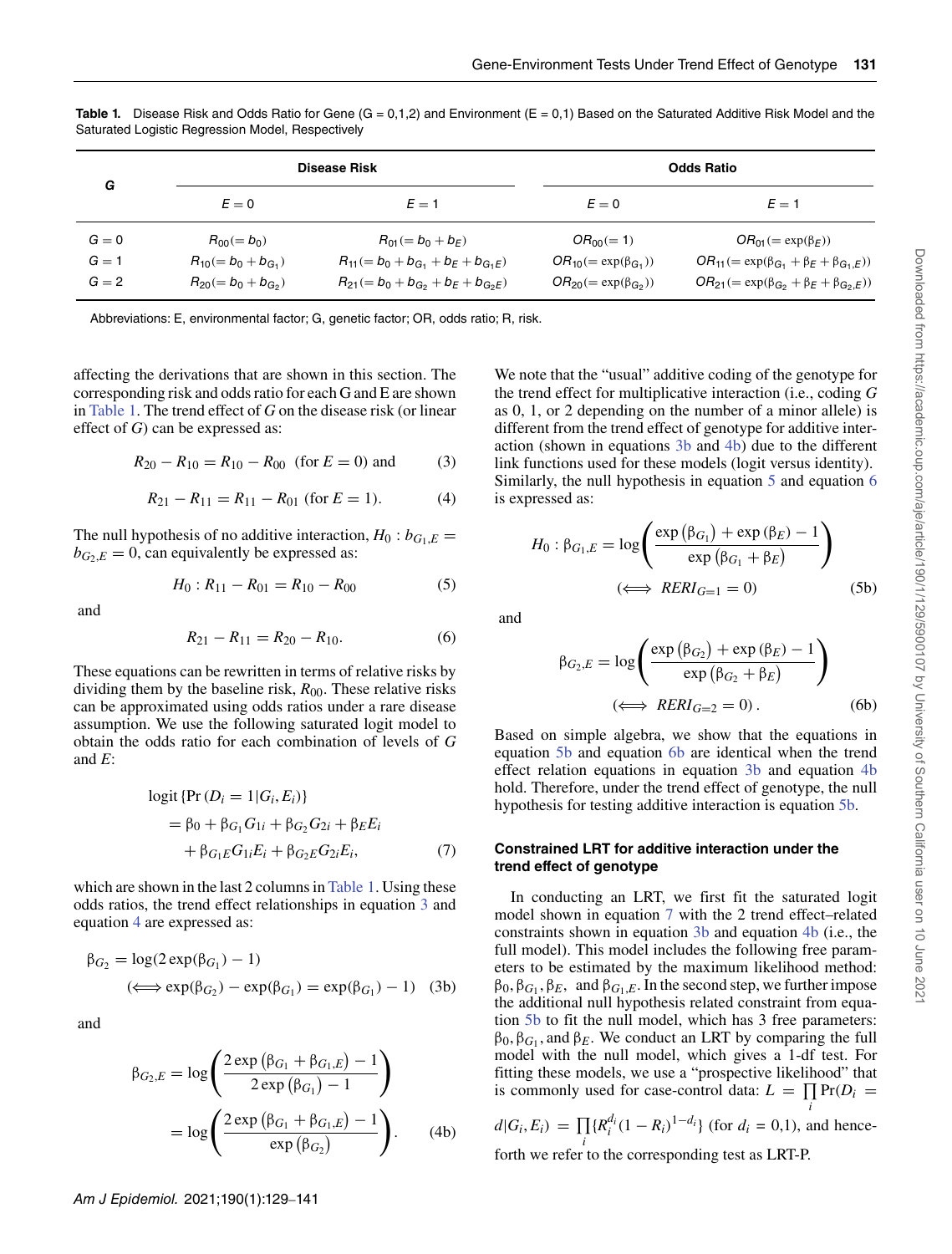### **Extension to incorporate the G-E independence assumption**

For case-control analysis, an assumption of G-E independence in the underlying population can be used to enhance the power of G-E tests [\(13,](#page-11-13) [25,](#page-11-20) [26\)](#page-11-21). It has been shown that a retrospective likelihood for case-control data can help exploit the G-E independence assumption to obtain efficient parameter estimates of a general logistic model [\(25\)](#page-11-20). More recently, a study showed how the retrospective likelihood framework can enable the G–E independence assumption to enhance the power of additive interaction tests [\(13\)](#page-11-13).

To incorporate the G-E independence assumption in our method, we used the profile likelihood-based approach developed by Chatterjee and Carroll [\(25\)](#page-11-20) to develop a retrospective LRT for additive interaction under the trend effect of genotype, henceforth denoted LRT-R. The profile likelihood is given by:

$$
L = \prod_i \Pr(D_i = d, G_i = g | E_i = e, S_i = s, R = 1),
$$

where *R* indicates whether or not a subject is included in the case-control design, and  $S_i$  is a stratifying variable (such as ethnicity or principle components of population stratification).

## **Simulation study**

We conducted a simulation study to evaluate the type I error rates and power of the proposed additive interaction tests under the trend effect of genotype and compared the power with those under the existing dominant, recessive, and general model–based additive interaction tests. For the power simulation, we considered the 4 different scenarios where the true disease risk model is under: 1) the trend effect of genotype (i.e., additive genetic model), 2) the dominant model, 3) the recessive model, and 4) the general model (i.e., a departure from the dominant, recessive, and trend effect models). In each scenario, we varied the magnitude of additive interaction (i.e.  $RERI_{G=1}$ ) from 0.8 to 1 and 1.2. We assumed that *G* and *E* are independently distributed in the underlying population. The minor allele frequency of *G* was set as 0.3, and the prevalence for *E* was set as  $Pr(E_i = 1) = 0.2$ . We also assumed the disease was rare, so that disease-free subjects approximately represented the underlying population. The disease prevalence was assumed to be 0.01. We fixed the marginal odds ratio (MOR) for the gene (MOR(G))—that is, the disease odds ratio for  $G = 1$ (vs.  $G = 0$ ) if environment is ignored in the analysis at 1.25, reflecting the modest strength of genetic association typically observed in GWAS, and varied the MOR for environment (MOR(E)) from 2.5 to 3.5. The saturated logit model in equation [7](#page-2-9) was used to simulate data. We chose the parameter values for  $\beta_0$ ,  $\beta_{G_1}$ ,  $\beta_{G_2}$ ,  $\beta_E$ ,  $\beta_{G_1,E}$ , and  $\beta_{G_2,E}$ in the logistic model so that MOR(G), MOR(E), and RERI are fixed at given values (see [Table 2\)](#page-4-0). To compare the power of the proposed trend effect–based LRT-R versus LRT-P, we used the parameters under the truth of the trend effect model (the first 6 rows in [Table 2\)](#page-4-0). In each simulation, we generated *G* and *E* data for 5,000 cases and 5,000 controls. A significance level of  $\alpha = 1.00 \times 10^{-7}$  was used for power

calculation with 1,000 replicates, and 10,000 replicates were used for assessing type I error.

#### **Data description for lung cancer and smoking**

We applied the proposed method to examine the gene  $\times$ smoking interaction for lung cancer, where smoking is a known risk factor. We used National Cancer Institute GWAS data that included 5,739 cases and 5,848 controls from 4 studies [\(27\)](#page-12-0). This data included 14 SNPs that were identified from previous GWAS ( $P < 5 \times 10^{-8}$ ), conducted in either White [\(28](#page-12-1)[–31\)](#page-12-2) or Asian populations [\(32](#page-12-3)[–34\)](#page-12-4) listed in the National Human Genome Research Institute GWAS catalog [\(https://www.ebi.ac.uk/gwas/\)](https://www.ebi.ac.uk/gwas/). The genetic regions for this data include 15q25.1, which is known to interact with smoking under an additive model [\(16\)](#page-11-10) and is associated with smoking behaviors [\(35](#page-12-5)[–41\)](#page-12-6). Therefore, we applied only LRT-P to the SNPs in this region. The goal of this analysis was to compare the results using the proposed tests with those using the existing additive interaction tests based on dominant or general models. For each SNP, we applied both LRT-P and LRT-R (except 15q25.1), and the model adjusted for age, gender, and study, where the study variable was used as a stratification variable (*S*) for LRT-R.

#### Data description for LOAD and gene  $\times$  sex and gene  $\times$ **gene interactions**

We also applied the proposed methods to the GWAS data for LOAD to examine gene  $\times$  sex interaction and gene  $\times$  *APOE*  $\varepsilon$ 4 gene interaction. The  $\varepsilon$ 4 allele of the apolipoprotein E gene (*APOE*, on chromosome 19q13.32, Online Mendelian Inheritance in Man (OMIM)∗107741) is the strongest genetic risk factor for LOAD [\(42\)](#page-12-7). Individuals carrying 2 copies of the *APOE* ε4 allele have more than a 10-fold increased risk of LOAD [\(43\)](#page-12-8). It is reported that women have a higher risk of LOAD than men [\(44\)](#page-12-9). Our goal was to examine interactions between SNP × *APOE* ε4 and  $SNP \times$  sex by applying the proposed methods. For the discovery phase, we used GWAS data that includes 8,861 cases and 7,613 controls who are of Northwestern European ancestry, collected from 18 different studies. These data were made available by the National Institute on Aging Genetics of Alzheimer's Disease Data Storage Site and similar LOAD repositories (Web Appendix 1; Web Tables 1–2) [\(45\)](#page-12-10). The GWAS data included 89,936 SNPs across the genome, which were pruned from approximately 5 million SNPs using the following procedure: 1) we ranked SNPs by the significance of the main effect for SNP-LOAD risk association; 2) starting from the top ranked SNP, we evaluated pairwise linkage disequilibrium between the given SNP and each other SNP to remove the SNPs that were in high linkage disequilibrium ( $r^2 > 0.9$ ); and 3) we removed SNPs with a minor allele frequency below 5% [\(45\)](#page-12-10). This procedure was used to reduce the computational burden of the analysis through the removal of highly correlated SNPs but retain the SNPs that were relevant to LOAD risk [\(45\)](#page-12-10). The pruning was conducted based on PriorityPruner, v.0.1.4 [\(http://](http://prioritypruner.sourceforge.net/) [prioritypruner.sourceforge.net/\)](http://prioritypruner.sourceforge.net/). For the validation phase, we used an independent data set obtained from the second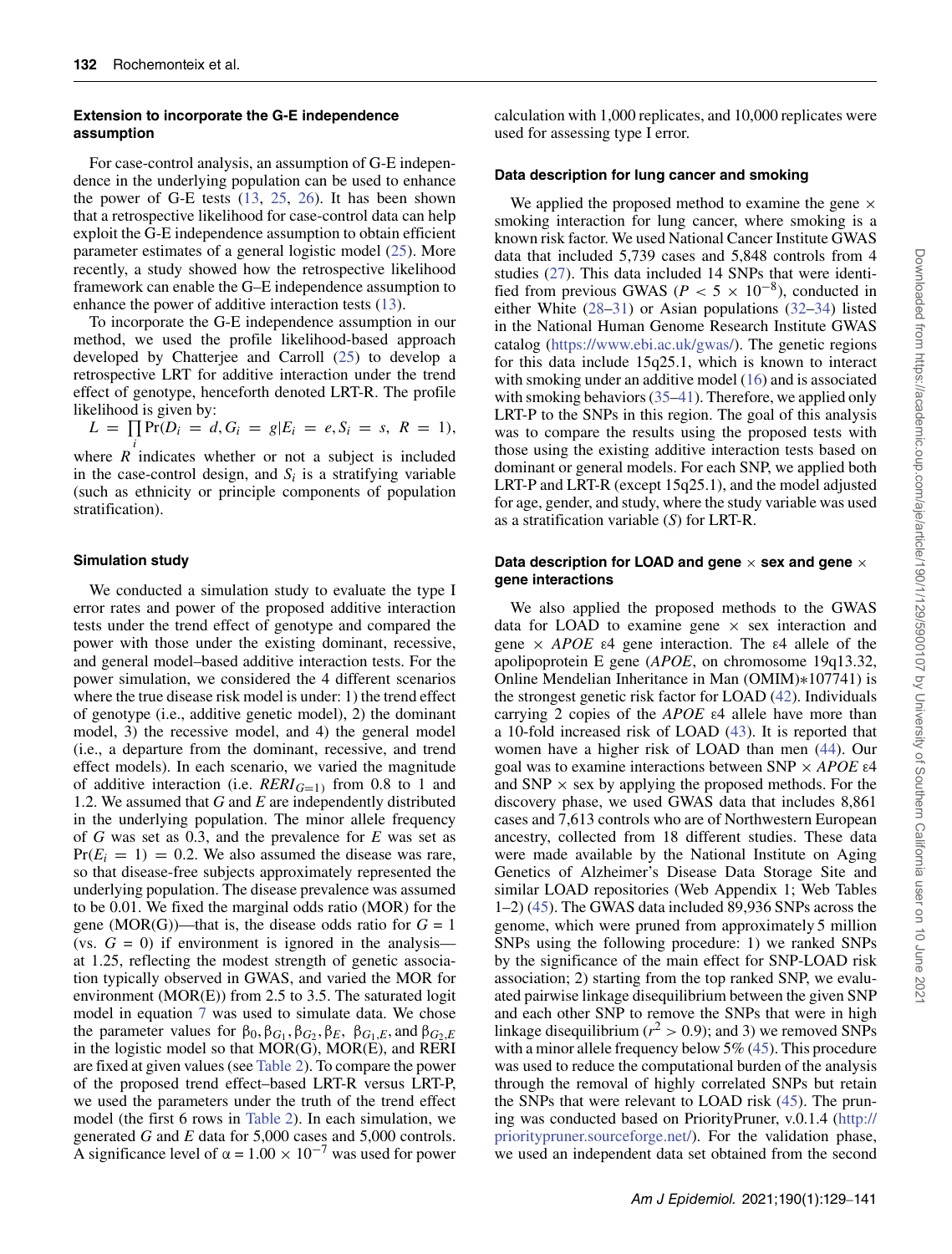|                                     |       | <b>Trend Model</b>      |       |       | <b>Dominant Model</b>   |       |       | <b>Recessive Model</b> |       |       | <b>General Model</b>    |       |
|-------------------------------------|-------|-------------------------|-------|-------|-------------------------|-------|-------|------------------------|-------|-------|-------------------------|-------|
| <b>MOR and</b><br><b>Parameter</b>  |       | <b>RERI<sup>a</sup></b> |       |       | <b>RERI<sup>a</sup></b> |       |       | <b>RERI</b> b          |       |       | <b>RERI<sup>a</sup></b> |       |
|                                     | 0.8   | 1                       | 1.2   | 0.8   | 1                       | 1.2   | 0.8   | 1                      | 1.2   | 0.8   | 1                       | 1.2   |
| $MOR(E) = 2.5$ ,<br>$MOR(G) = 1.25$ |       |                         |       |       |                         |       |       |                        |       |       |                         |       |
| $exp(\beta_0)$                      | 0.008 | 0.008                   | 0.008 | 0.008 | 0.008                   | 0.008 | 0.008 | 0.008                  | 0.008 | 0.008 | 0.008                   | 0.008 |
| $exp(\beta_{G1})$                   | 1.160 | 1.108                   | 1.064 | 1.160 | 1.114                   | 1.070 | 1.000 | 1.000                  | 1.000 | 1.160 | 1.111                   | 1.067 |
| $exp(\beta_{G2})$                   | 1.320 | 1.216                   | 1.128 | 1.160 | 1.114                   | 1.070 | 1.172 | 1.132                  | 1.093 | 1.237 | 1.164                   | 1.099 |
| $exp(\beta_E)$                      | 2.200 | 2.040                   | 1.880 | 2.260 | 2.120                   | 2.030 | 2.490 | 2.477                  | 2.440 | 2.230 | 2.080                   | 1.954 |
| $exp(\beta_{G1E})$                  | 1.238 | 1.393                   | 1.572 | 1.228 | 1.369                   | 1.519 | 1.000 | 1.000                  | 1.000 | 1.233 | 1.381                   | 1.545 |
| $exp(\beta_{G2E})$                  | 1.419 | 1.716                   | 2.079 | 1.228 | 1.369                   | 1.519 | 1.186 | 1.287                  | 1.400 | 1.320 | 1.533                   | 1.777 |
| $MOR(E) = 3$ ,<br>$MOR(G) = 1.25$   |       |                         |       |       |                         |       |       |                        |       |       |                         |       |
| $exp(\beta_0)$                      | 0.007 | 0.007                   | 0.007 | 0.006 | 0.006                   | 0.006 | 0.007 | 0.007                  | 0.007 | 0.007 | 0.007                   | 0.007 |
| $exp(\beta_{G1})$                   | 1.186 | 1.140                   | 1.099 | 1.189 | 1.143                   | 1.095 | 1.000 | 1.000                  | 1.000 | 1.187 | 1.141                   | 1.097 |
| $exp(\beta_{G2})$                   | 1.372 | 1.280                   | 1.198 | 1.189 | 1.143                   | 1.095 | 1.199 | 1.157                  | 1.117 | 1.277 | 1.210                   | 1.145 |
| $exp(\beta_E)$                      | 2.790 | 2.630                   | 2.450 | 2.840 | 2.700                   | 2.520 | 3.000 | 2.980                  | 2.960 | 2.815 | 2.665                   | 2.485 |
| $exp(\beta_{G1E})$                  | 1.141 | 1.257                   | 1.392 | 1.134 | 1.245                   | 1.383 | 1.000 | 1.000                  | 1.000 | 1.138 | 1.251                   | 1.387 |
| $exp(\beta_{G2E})$                  | 1.244 | 1.459                   | 1.720 | 1.134 | 1.245                   | 1.383 | 1.112 | 1.200                  | 1.294 | 1.188 | 1.348                   | 1.542 |

<span id="page-4-0"></span>**Table 2.** Twenty-Four Sets of Parameter Values Used to Simulate Gene, Environment, and Disease Indicator Using the Logistic Regression Model in Equation [7](#page-2-9)

Abbreviations: E, environmental factor; G, genetic factor; MOR, marginal odds ratio; RERI, relative excess risk due to interaction.

<sup>a</sup> RERI denotes RERI<sub>G=1</sub> for trend, dominant, and general model; the values for RERI<sub>G=2</sub> for the general model are: 1.175, 1.45, and 1.76, with corresponding  $RERI_{G=1}$  values of 0.8, 1, and 1.2, respectively.<br><sup>b</sup> RERI denotes  $RERI_{G=2}$  for recessive model.

wave of National Institute on Aging—Alzheimer's Disease Centers GWAS (ADC4–7) (Web Appendix 1), which included 1,907 cases and 1,677 controls who were of European ancestry, and comprised the top 2 SNPs that showed significance  $(P < 5 \times 10^{-8})$  in our discovery phase (show below). The *APOE* ε4 variable was coded as 1 for mutation carriers versus 0 for noncarriers, as commonly used in the literature [\(46,](#page-12-11) [47\)](#page-12-12). This gene is located on chromosome 19q, and hence the SNPs in this gene (and neighboring SNPs) might violate the assumption for G-E (in this case G-G) independence. Therefore, we excluded this region for LRT-R-based SNP  $\times$  *APOE* ε4 analysis. The model adjusted for age, sex, and study, and we used the study variable as a stratification variable for LRT-R.

## **RESULTS**

## **Simulation study**

The results in [Table 3](#page-5-0) show that the proposed methods for additive interaction have correct type I error rates for both LRT-P and LRT-R. The power simulation results under the prospective likelihood are shown in [Figure 1,](#page-6-0) where the first column shows the power of the 4 additive interaction tests applied to the data generated under an additive genetic

model. The results demonstrate that the proposed trend effect–based interaction test has a larger power compared with the existing (dominant, recessive, and general model– based) tests across different magnitudes of additive interaction (RERI). When data were simulated under the truth of the dominant model (the second column in [Figure 1\)](#page-6-0), the additive interaction test assuming the dominant model was most powerful, as expected, and the general model–based and the proposed trend effect–based tests showed comparable power. For data simulated under the model that departs from the dominant and the trend effect models (the third column in [Figure 1\)](#page-6-0), the proposed test showed a larger power than the dominant model–based test and had a comparable power to the general model–based test.

We also compared the power of the proposed trend effect– based additive test under the prospective versus retrospective likelihood that assumes the G-E independence assumption. The results in [Figure 2](#page-7-0) show that the trend effect–based interaction test under the retrospective likelihood provides a larger power than the one under the prospective likelihood across different RERIs. The third column in [Figure 2](#page-7-0) shows that the retrospective likelihood-based approach has 2.4–2.5 times increased efficiency compared with the prospective likelihood approach, by exploiting the G-E independence assumption. For comparison, the simulation results using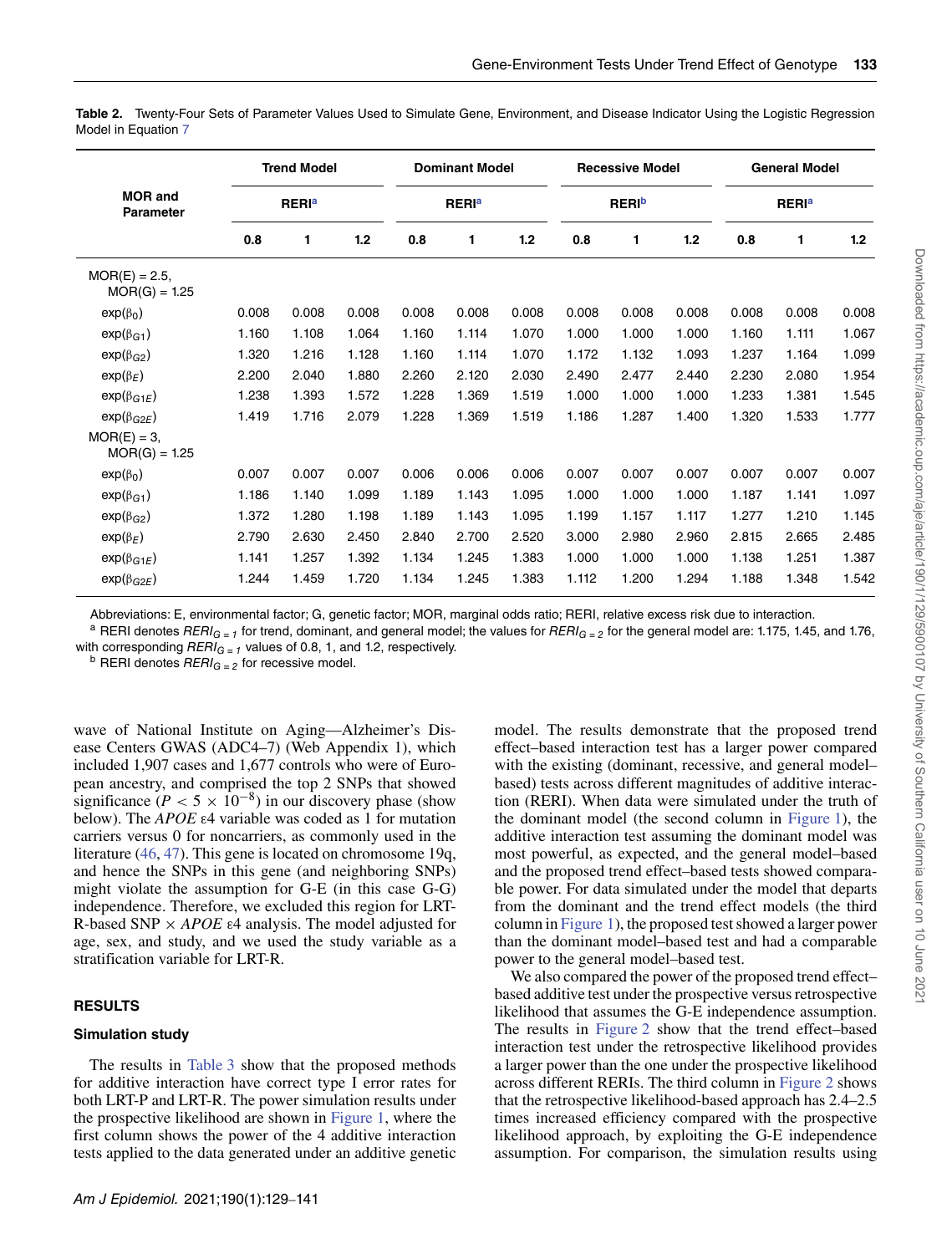|          |                      |                         | LRT-R                    |                 |                      |                  | LRT-P                    |                 |
|----------|----------------------|-------------------------|--------------------------|-----------------|----------------------|------------------|--------------------------|-----------------|
| $\alpha$ | Trend<br><b>Test</b> | <b>Dominant</b><br>Test | <b>Recessive</b><br>Test | General<br>Test | <b>Trend</b><br>Test | Dominant<br>Test | Recessive<br><b>Test</b> | General<br>Test |
| 0.1000   | 0.0987               | 0.1007                  | 0.1018                   | 0.1018          | 0.0987               | 0.0991           | 0.0987                   | 0.0997          |
| 0.0500   | 0.0466               | 0.0497                  | 0.0534                   | 0.0507          | 0.0497               | 0.0510           | 0.0508                   | 0.0494          |
| 0.0100   | 0.0109               | 0.0090                  | 0.0112                   | 0.0093          | 0.0076               | 0.0092           | 0.0087                   | 0.0097          |
| 0.0050   | 0.0050               | 0.0047                  | 0.0054                   | 0.0044          | 0.0034               | 0.0046           | 0.0047                   | 0.0051          |
| 0.0010   | 0.0009               | 0.0009                  | 0.0010                   | 0.0010          | 0.0009               | 0.0012           | 0.0012                   | 0.0011          |

<span id="page-5-0"></span>**Table 3.** Type 1 Error Rates of the Additive Interaction Tests Based on the Trend Effect of the Genotype, Dominant Model, Recessive Model, and General Model

Abbreviations: LRT-P, prospective likelihood ratio test; LRT-R, retrospective likelihood ratio test.

the multiplicative interaction tests (trend, dominant, recessive, and general) under both likelihoods are shown in Web Figures 1–2. These showed consistent results compared with the additive interaction tests [\(Figure 1](#page-6-0) and [Figure 2\)](#page-7-0), where the trend effect–based test showed robustness across different underlying genetic models, and the approach under the retrospective likelihood increased efficiency compared with the prospective likelihood.

#### **Application to the lung cancer and smoking data**

The results of the SNP  $\times$  smoking interaction analysis for lung cancer are shown in [Table 4.](#page-8-0) Among the 14 SNPs we examined, 3 SNPs (rs8034191 and rs8042374 in 15q25.1 and rs31489 in 5p15.33) showed statistical significance ( $\alpha$  = 0.0006 based on Bonferroni correction). Web Table 3 displays the  $3 \times 2$  odds ratio tables and RERI estimates for these SNPs. The topmost significant interaction was with rs8034191 ( $P = 5.55 \times 10^{-16}$  using the trend effect–based test; RERI =  $2.16$ , 95% CI: 1.54, 2.78), which confirmed the previously reported additive interaction between this SNP and smoking [\(16\)](#page-11-10). For this SNP, the proposed trend effect–based test showed improved significance ( $P = 5.55 \times 10^{-16}$ ) compared with the dominant  $(P = 1.13 \times 10^{-14})$  or general model–based tests  $(P = 7.88 \times$  $10^{-15}$ ). Increase of risk induced by the C allele of this SNP is significantly larger among ever smokers versus never smokers. Another SNP that reached statistical significance was rs31489 at the cleft lip and palate transmembrane protein 1-like protein gene (*CLPTM1L*) at 5p15.33, which showed improved significance for trend effect–based tests compared with the dominant or general model–based tests, with highest significance observed for the trend effect–based test under the retrospective likelihood ( $P = 4.11 \times 10^{-4}$ ; RERI =  $-0.75$ , 95% CI:  $-1.20$ ,  $-0.28$ ).

#### **Application to the LOAD GWAS data**

Web Table 4 shows the top 30 most significant findings from the SNP  $\times$  *APOE*  $\varepsilon$ 4 interaction analysis (discovery

phase) and is sorted by the significance of the additive interaction test based on the trend effect of genotype under the retrospective likelihood approach. Applying the genomewide significance level ( $\alpha = 5 \times 10^{-8}$ ), 2 SNPs were statistically significant across the different tests conducted (see [Table 5](#page-9-0) for odds ratios and RERI estimates), the proposed trend effect–based additive interaction test showing the most significant *P* values for both of them. The topmost significant SNP × *APOE* ε4 interaction was found with rs6733839 on 2q14.3 (additive interaction trend test  $P = 5.56 \times 10^{-14}$ ; RERI = 1.11, 95% CI: 0.788, 1.422), where the absolute increase of risk induced by the T allele was significantly larger among *APOE* ε4 carriers versus noncarriers. To examine this region further, we pulled out all the SNP data in the region harboring rs6733839 (+/− 200kb) and conducted the same set of tests. The zoom-in Manhattan plot in Web Figure 3A shows a peak around the SNP rs6733839, where a neighboring SNP rs4663105 that shows stronger significance  $(P = 4.77 \times 10^{-15})$  is highly correlated with rs6733839  $(r^2 = 0.94)$ . The second-most significant interaction was identified with rs1582763 ( $P = 5.32 \times 10^{-9}$ ; RERI = -0.64, 95% CI: −0.852, −0.426) in 11q12.2, an intergenic variant near membrane-spanning 4-domains subfamily A member 4A (*MS4A4A*). The zoom-in plot for this SNP, shown in Web Figure 3B, shows a peak around rs1582763. The results of SNP  $\times$  sex interaction did not show any significant findings ( $P < 5 \times 10^{-8}$ ) (see Web Figure 4). We conducted a validation study using an independent data set to evaluate the top 2 findings at rs6733839 and rs1582763. The result is shown in [Table 5,](#page-9-0) where both interaction findings were replicated using this independent data set, showing consistent directions of RERIs with improved significance when data were pooled for discovery and validation.

#### **DISCUSSION**

In this study, we developed a robust LRT for detecting  $G \times E$  interaction based on the trend effect of genotype under an additive risk model that incorporates the G-E independence assumption. We used a constrained likelihood approach to impose 2 sets of constraints, the linear trend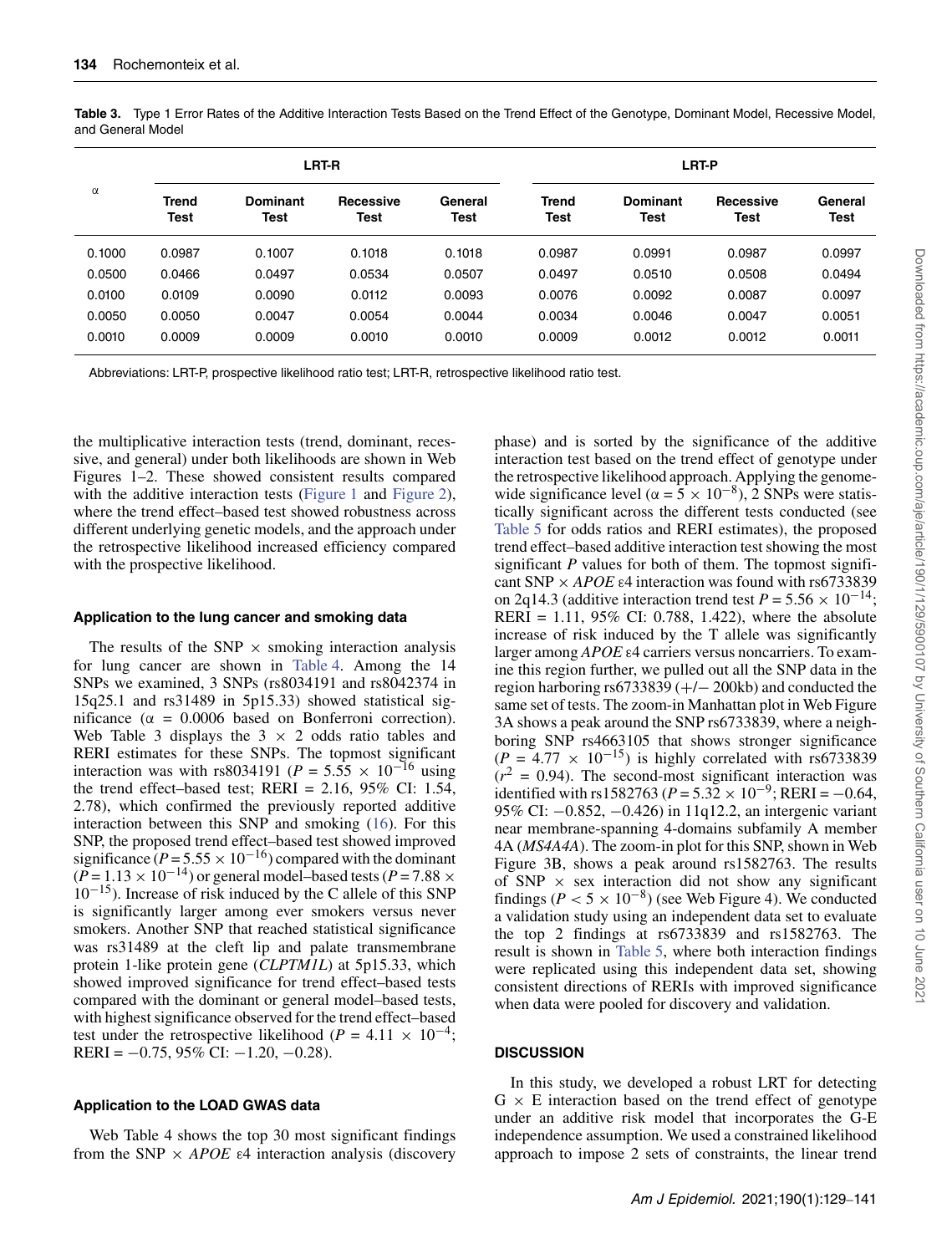

<span id="page-6-0"></span>Figure 1. The results for power simulation of additive interaction tests based on a prospective likelihood for data generated under trend model and marginal odds ratio (MOR)(E) = 2.5 (A), dominant model and MOR(E) = 2.5 (B), general model and MOR(E) = 2.5 (C), trend model and MOR(E) = 3 (D), dominant model and MOR(E) = 3 (E), general model and MOR(E) = 3 (F). Significance level of  $\alpha = 1 \times 10^{-7}$  was used. 1,000 replicated data sets were simulated for 5,000 cases and 5,000 controls. For each set of simulation, we applied the following 4 additive interaction tests based on a prospective likelihood: the likelihood ratio test (LRT) under the trend effect of genotype (prospective LRT, LRT-Ptrend), a general model (LRT-P-general), a dominant model (LRT-P-dominant), and a recessive model (LRT-P-recessive). RERI, relative excess risk due to interaction.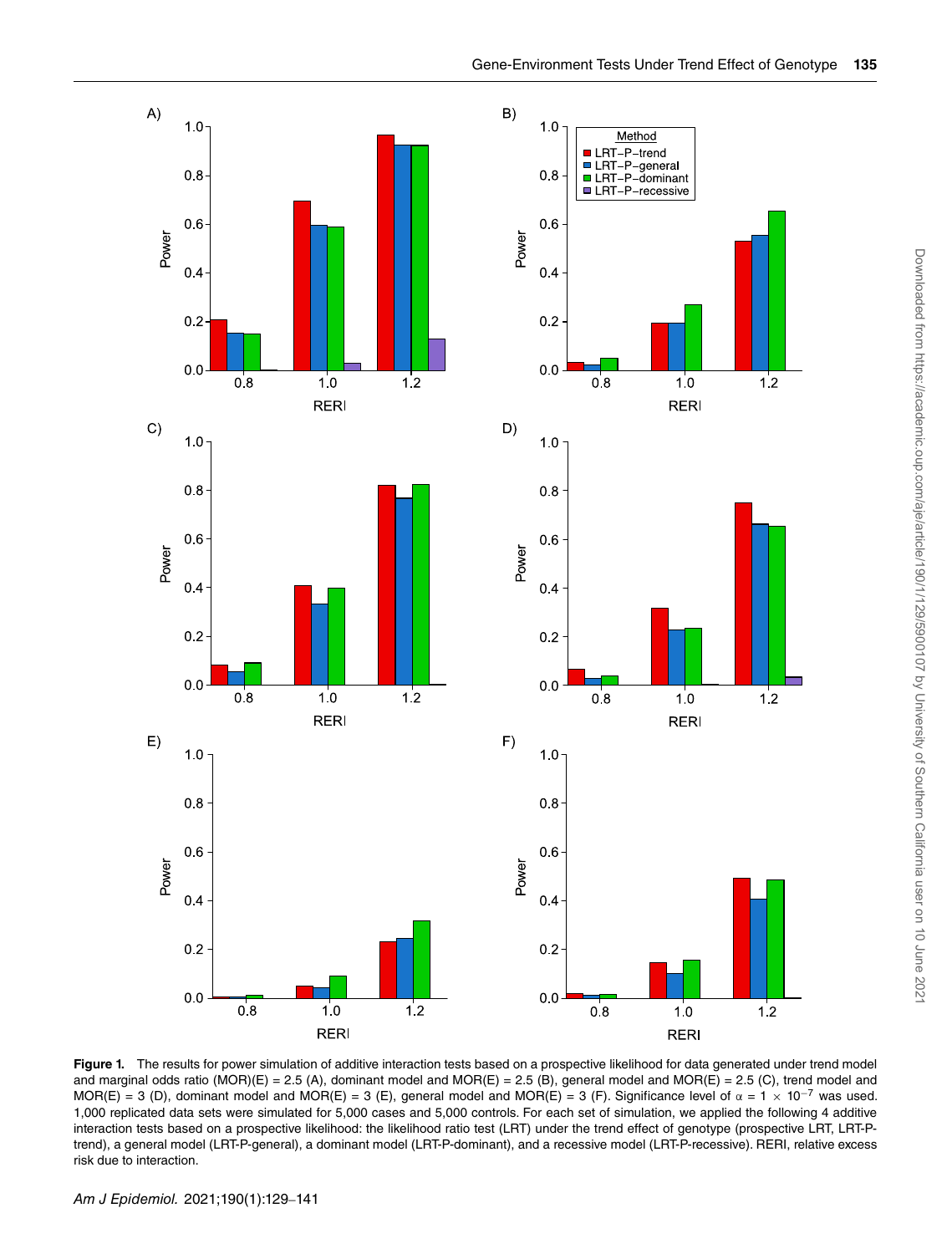

<span id="page-7-0"></span>Figure 2. Comparison of the power of the trend effect-based additive interaction tests for the retrospective likelihood ratio test (LRT-R) versus prospective likelihood ratio test (LRT-P) for data generated with marginal odds ratio (E) (MOR(E)) = 2.5 (A) and MOR(E) = 3 (D). The noncentrality parameter (NCP) for each LRT, for MOR(E) =  $2.5$  (B) and MOR(E) =  $3$  (E), was estimated to compare the performances of the tests regardless of significance levels. The relative efficiency of LRT-R with regard to LRT-P, for MOR(E) = 2.5 (C) and MOR(E) = 3 (F), was estimated by taking the ratio of the NCP of LRT-R to the NCP of LRT-P. RERI, relative excess risk due to interaction.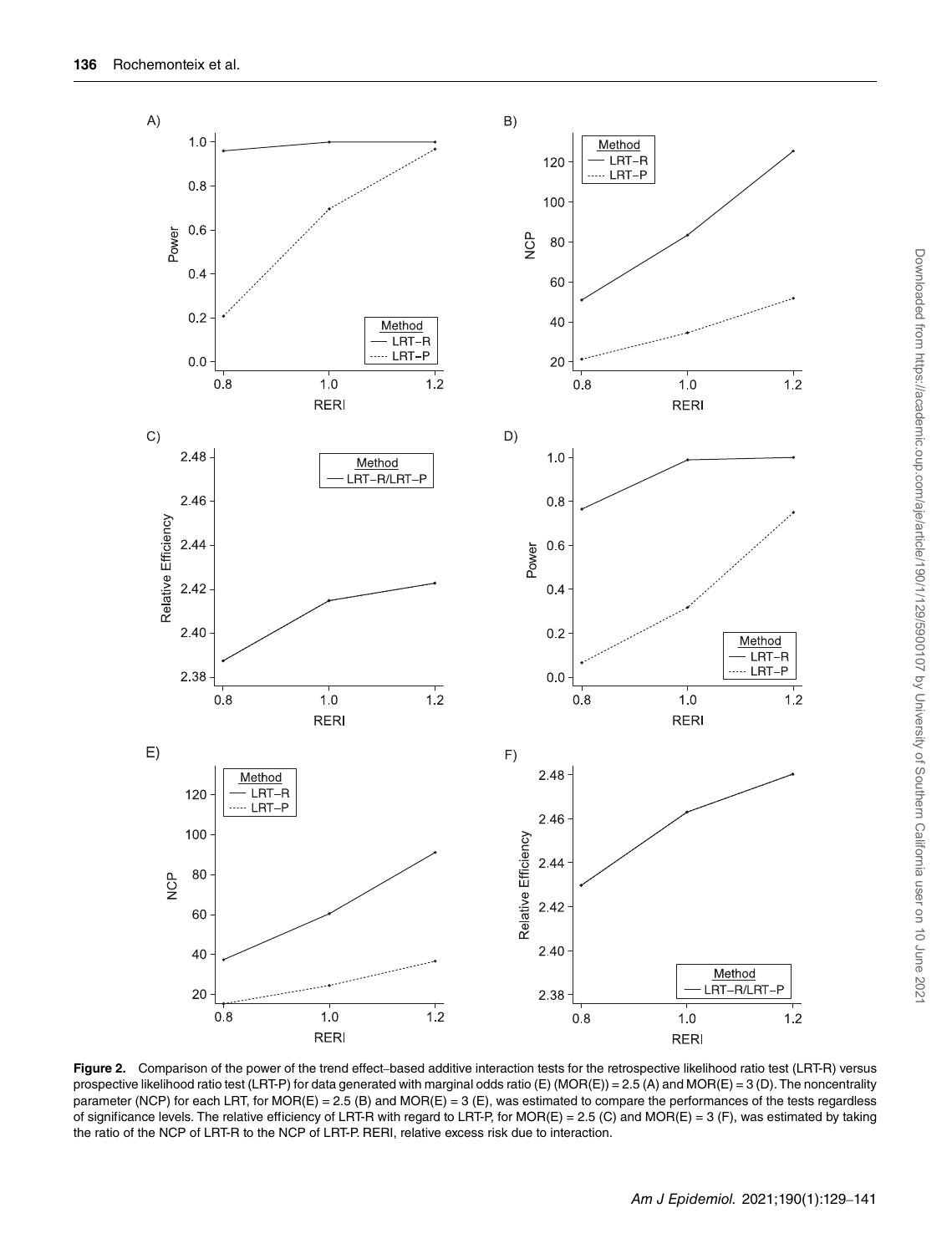<span id="page-8-0"></span>**Table 4.** P Value of Lung Cancer Data Analysis**<sup>a</sup>** Using a Set of Additive Interaction Tests Based on the Trend Effect of the Genotype, Dominant Model, and General Model

|            | Chromosomal          |                         | LRT-R <sup>b</sup>    |                       |                                     | LRT-P                               |                          |
|------------|----------------------|-------------------------|-----------------------|-----------------------|-------------------------------------|-------------------------------------|--------------------------|
| <b>SNP</b> | Region               | <b>Trend</b>            | <b>Dominant</b>       | General               | <b>Trend<sup>c</sup></b>            | <b>Dominant</b>                     | General                  |
| rs8034191  | 15q25.1 <sup>d</sup> | N/A                     | N/A                   | N/A                   | $5.55 \times 10^{-16}$ <sup>e</sup> | $1.13 \times 10^{-14}$ <sup>e</sup> | $7.88 \times 10^{-15^e}$ |
| rs8042374  | 15q25.1 <sup>d</sup> | N/A                     | N/A                   | N/A                   | $2.77 \times 10^{-12^e}$            | $1.37 \times 10^{-11^e}$            | $1.49 \times 10^{-11^e}$ |
| rs3117582  | 6p21.33              | $4.07 \times 10^{-3}$   | $1.28 \times 10^{-2}$ | $3.24 \times 10^{-3}$ | $3.08 \times 10^{-3}$               | $1.46 \times 10^{-2}$               | $1.23 \times 10^{-3}$    |
| rs31489    | 5p15.33              | $4.11 \times 10^{-4}$ e | $1.18 \times 10^{-2}$ | $1.67 \times 10^{-3}$ | $1.84 \times 10^{-2}$               | $6.39 \times 10^{-2}$               | $5.73 \times 10^{-2}$    |
| rs2395185  | 6p21.32              | $1.81 \times 10^{-2}$   | $3.10 \times 10^{-2}$ | $2.88 \times 10^{-2}$ | $4.02 \times 10^{-2}$               | $3.75 \times 10^{-2}$               | $1.10 \times 10^{-1}$    |
| rs4324798  | 6p22.1               | $2.76 \times 10^{-1}$   | $4.76 \times 10^{-1}$ | $2.63 \times 10^{-2}$ | $6.12 \times 10^{-2}$               | $1.39 \times 10^{-1}$               | $3.98\times10^{-2}$      |
| rs4975616  | 5p15.33              | $3.77 \times 10^{-3}$   | $5.76 \times 10^{-3}$ | $1.76 \times 10^{-2}$ | $7.11 \times 10^{-2}$               | $4.02 \times 10^{-2}$               | $1.19 \times 10^{-1}$    |
| rs401681   | 5p15.33              | $1.94 \times 10^{-3}$   | $4.98 \times 10^{-2}$ | $3.11 \times 10^{-3}$ | $7.16 \times 10^{-2}$               | $1.89 \times 10^{-1}$               | $1.77 \times 10^{-1}$    |
| rs2736100  | 5p15.33              | $5.17 \times 10^{-2}$   | $8.98 \times 10^{-2}$ | $1.27 \times 10^{-1}$ | $2.56 \times 10^{-1}$               | $5.22 \times 10^{-1}$               | $4.79 \times 10^{-1}$    |
| rs7216064  | 17q24.2              | $5.46 \times 10^{-1}$   | $7.12 \times 10^{-1}$ | $8.10 \times 10^{-1}$ | $3.16 \times 10^{-1}$               | $4.82 \times 10^{-1}$               | $4.27 \times 10^{-1}$    |
| rs3817963  | 6p21.32              | $1.19 \times 10^{-1}$   | $1.98 \times 10^{-1}$ | $2.94 \times 10^{-1}$ | $3.65 \times 10^{-1}$               | $5.16 \times 10^{-1}$               | $5.86 \times 10^{-1}$    |
| rs9387478  | 6q22.1               | $9.68 \times 10^{-1}$   | $5.29 \times 10^{-1}$ | $6.10 \times 10^{-1}$ | $4.29 \times 10^{-1}$               | $4.69 \times 10^{-1}$               | $7.20 \times 10^{-1}$    |
| rs10937405 | 3q28                 | $9.84 \times 10^{-1}$   | $8.74 \times 10^{-1}$ | $9.64 \times 10^{-1}$ | $8.92 \times 10^{-1}$               | $6.10 \times 10^{-1}$               | $5.06 \times 10^{-1}$    |
| rs753955   | 13q12.12             | $7.68 \times 10^{-1}$   | $9.06 \times 10^{-1}$ | $9.58 \times 10^{-1}$ | $9.64 \times 10^{-1}$               | $8.36 \times 10^{-1}$               | $8.82 \times 10^{-1}$    |

Abbreviations: LRT-P, prospective likelihood ratio test; LRT-R, retrospective likelihood ratio test; N/A, not applicable; SNP, single nucleotide polymorphism.

a Using genome-wide association study data from the National Cancer Institute (Landi et al. (27)).

**b** Retrospective likelihood analysis assumes G-E independence.

 $c$  The rows are sorted by the  $P$  value of LRT-P.

 $d$  The SNPs in 15q25.1 are known to be associated with smoking (E) and hence not tested using the retrospective likelihood due to violation of G-E independence.

<sup>e</sup> Statistically significant P values;  $\alpha$  = 0.0006 ( = 0.05/(14  $\times$  6)) was applied for statistical significance.

effect of genotype and the additive joint effect of gene and environment based on a saturated logit model. Our simulation study demonstrated that the proposed test is robust across different underlying genetic models, showing increased power compared with alternative methods based on the dominant, recessive, or general models. The proposed trend-based interaction test using the retrospective likelihood showed approximately 2.5-fold increased efficiency compared with the method based on the standard prospective likelihood when the G-E independence assumption holds.

Application of the proposed method to the GWAS data for LOAD yielded 2 significant interactions at genomewide significance between rs1582763 and *APOE* ε4 and rs6733839 and *APOE* ε4, which were replicated using independent data. Notably, both of these SNPs were previously identified to be associated with LOAD risk using GWAS data [\(48,](#page-12-13) [49\)](#page-12-14). rs1582763 is located in the membranespanning 4-domains subfamily A (*MS4A*) gene cluster (closest to *MS4A* member 4A (*MS4A4A*), on chromosome 11q12.2, Online Mendelian Inheritance in Man ∗606547), and rs6733839 is located near/in the bridging integrator 1 gene (*BIN1*, on chromosome 2q14.3, Online Mendelian Inheritance in Man ∗601248). The A allele of rs1582763 was found to be associated with a decreased risk of LOAD  $(P = 4.72 \times 10^{-9})$  using proxy-phenotype analysis of GWAS with subjects with parental LOAD status [\(48\)](#page-12-13), and

further *MS4A4A* was implicated in AD family historybased GWAS [\(50\)](#page-12-15), LOAD GWAS [\(45\)](#page-12-10), and sporadic AD GWAS [\(51\)](#page-12-16). rs6733839, located near *BIN1*, was associated with LOAD risk [\(49](#page-12-14)[–51\)](#page-12-16) (odds ratio = 1.22;  $P = 6.9 \times$ 10−<sup>44</sup> in Lambert et al. [\(49\)](#page-12-14)), and *BIN1* was further implicated in LOAD GWAS [\(45,](#page-12-10) [52\)](#page-12-17) and in sporadic AD GWAS [\(51\)](#page-12-16). While a recent study based on 53,711 subjects [\(46\)](#page-12-11) showed that both *MS4A* and *BIN1* had potentially differential associations with LOAD risk among *APOE* ε4 carriers versus noncarriers, none attained significant SNP  $\times$  *APOE* ε4 (multiplicative) interactions ( $P = 0.27$ ) and *P* = 0.87 for *MS4A* and *BIN1* respectively). On the other hand, our analysis detected additive interactions at both of these loci at genome-wide significance. While we also examined multiplicative interactions (data not shown) for the top 30 SNPs obtained from SNP × *APOE* ε4 analysis, none of them, including rs1582763 and rs6733839, showed statistical significance using  $\alpha = 5 \times 10^{-8}$  or  $\alpha = 1 \times 10^{-5}$  (using both retrospective and prospective likelihoods). This implies that either a multiplicative risk model holds well overall for explaining the joint effect of each SNP and *APOE* ε4 for LOAD, or a multiplicative test is underpowered to detect true SNP × *APOE* ε4 interactions due to potentially smaller interaction effect sizes (versus RERIs that can be detected using additive interaction). We further note that besides the top 2 SNPs, 2 other SNPs,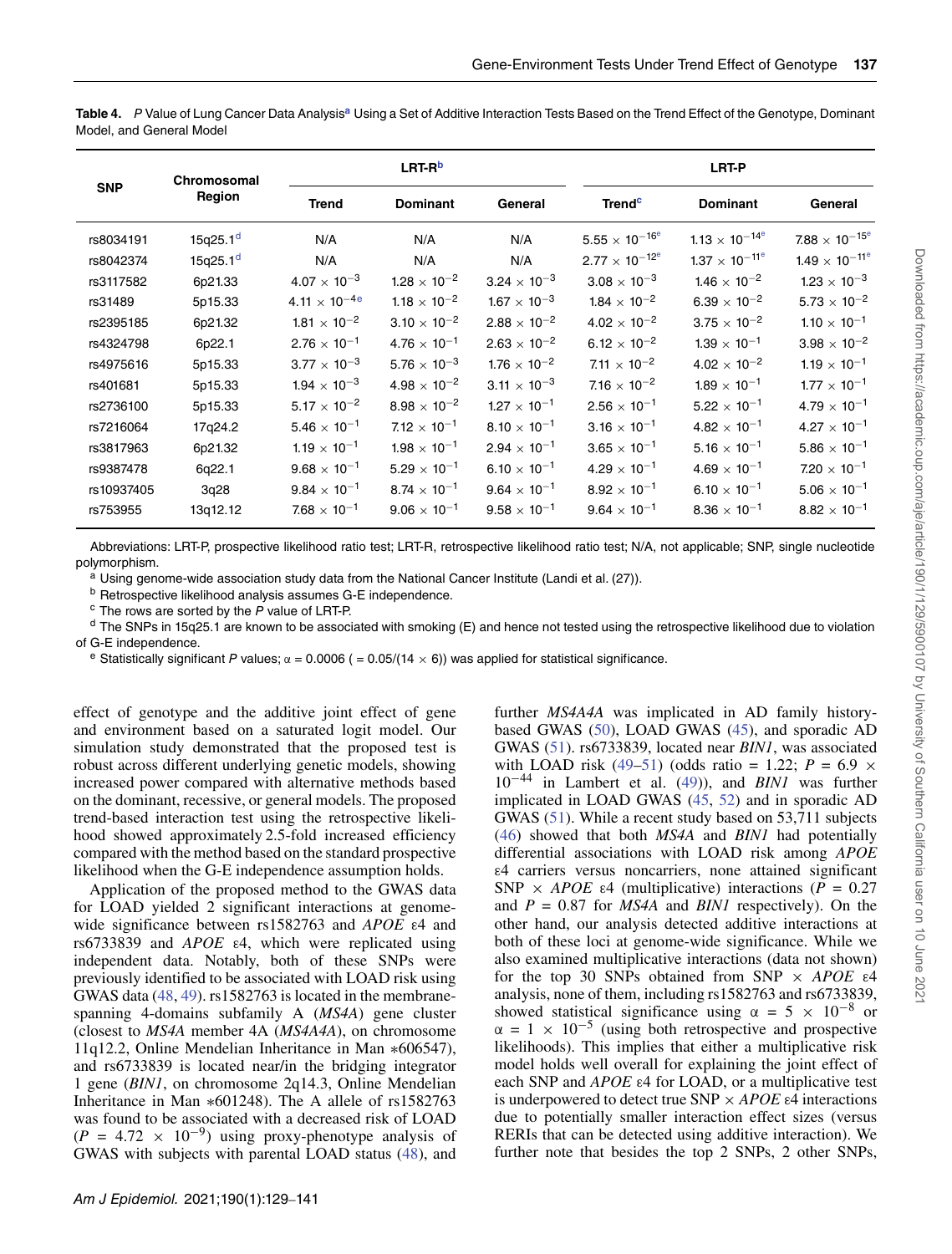| Data Source     |               |                   |                  |                | <b>APOE &amp;4 Carrier</b> |      |         |                    |                         |
|-----------------|---------------|-------------------|------------------|----------------|----------------------------|------|---------|--------------------|-------------------------|
| and SNP         | $\frac{1}{2}$ | Chromosome        | Gene             | Genotype       | $\frac{1}{2}$              | Yes  | RERI    | 95% CI             | P for Interaction       |
| Discovery data  | 16,474        |                   |                  |                |                            |      |         |                    |                         |
| rs6733839       |               | $\mathbf{\Omega}$ | BIN <sub>1</sub> | ပ္ပ            | 0.1                        | 5.04 |         |                    |                         |
|                 |               |                   |                  | 5              | 1.26                       | 6.41 | 111     | (0.788, 1.422)     | $5.56 \times 10^{-14}$  |
|                 |               |                   |                  | 片              | 1.53                       | 7.78 |         |                    |                         |
| rs1582763       |               | ₽                 | MS4A4A           | GG             | 1.00                       | 5.19 |         |                    |                         |
|                 |               |                   |                  | $\mathfrak{S}$ | 0.88                       | 4.43 | $-0.64$ | $(-0.852, -0.426)$ | $\sim 10^{-9}$<br>5.32  |
|                 |               |                   |                  | ₹              | 0.76                       | 3.68 |         |                    |                         |
| Validation data | 3,857         |                   |                  |                |                            |      |         |                    |                         |
| rs6733839       |               | $\mathbf{\Omega}$ | BIN <sub>1</sub> | ပ္ပ            | 1.00                       | 3.39 |         |                    |                         |
|                 |               |                   |                  | $\overline{5}$ | 1.19                       | 4.02 | 0.44    | (0.011, 0.87)      | 0.036                   |
|                 |               |                   |                  | 片              | 1.38                       | 4.65 |         |                    |                         |
| rs1582763       |               | Ε                 | MS4A4A           | GG             | 1.00                       | 3.25 |         |                    |                         |
|                 |               |                   |                  | $\mathfrak{F}$ | 0.78                       | 2.67 | $-0.36$ | $(-0.637, -0.078)$ | 0.011                   |
|                 |               |                   |                  | ₹              | 0.55                       | 2.08 |         |                    |                         |
| Pooled data     | 20,331        |                   |                  |                |                            |      |         |                    |                         |
| rs6733839       |               | $\mathbf{\Omega}$ | BIN <sub>1</sub> | ပ္ပ            | $\frac{8}{1}$              | 4.56 |         |                    |                         |
|                 |               |                   |                  | $\overline{5}$ | 1.25                       | 5.74 | 0.93    | (0.676, 1.187)     | $1.17 \times 10^{-14}$  |
|                 |               |                   |                  | 片              | 1.50                       | 6.92 |         |                    |                         |
| rs1582763       |               | ₣                 | MS4A4A           | GG             | 00.1                       | 4.64 |         |                    |                         |
|                 |               |                   |                  | $\mathfrak{F}$ | 0.86                       | 3.93 | $-0.57$ | $(-0.743, -0.401)$ | $5.97E \times 10^{-11}$ |
|                 |               |                   |                  | ₹              | 0.72                       | 3.22 |         |                    |                         |

<span id="page-9-0"></span>Table 5. Odds Ratio for Each Genotype and Apolipoprotein E <sup>e.4</sup> Allele Status Under the Trend Effect of Genotype for the Top 2 Single-Nucleotide Polymorphisms That Exceed the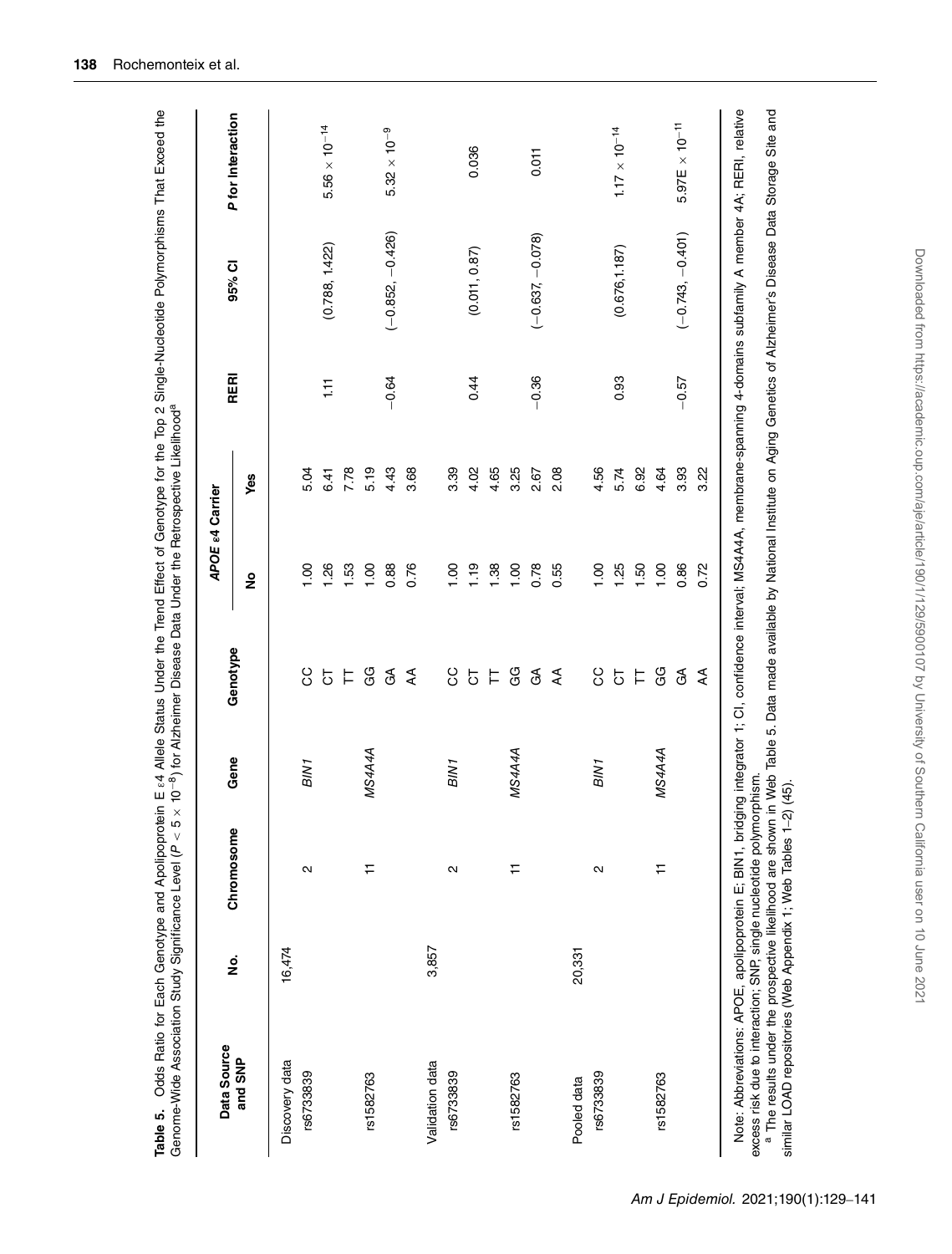rs1752684 and rs12444073, retained statistical significance using a suggestive threshold ( $\alpha = 1 \times 10^{-5}$ ) (Web Table 4). Specifically, zinc finger protein 423 (*ZNF423*, where rs12444073 is located) has recently been shown to be associated with LOAD risk (gene-level  $P = 2.1 \times 10^{-6}$ ) [\(53\)](#page-12-18).

To the best of our knowledge, our study presents the first method that incorporates the trend effect of genotype for testing additive interaction using both retrospective and prospective likelihoods. Previously, an LRT has been proposed for testing additive interaction that assumes either binary genetic data (dominant or recessive models) or general model, which has been applied to various complex diseases including bladder cancer and breast cancer [\(9–](#page-11-7) [11\)](#page-11-8). However, the major limitation of this method was strong assumptions from genetic models. Application of the proposed trend effect–based method that overcomes this limitation has led to reproducible interaction findings for LOAD. Last, our new method is implemented in the freely available R package, CGEN [\(24\)](#page-11-19), which can facilitate its wide application among researchers in molecular epidemiology.

Despite these strengths, our study has limitations. While the proposed test based on the retrospective likelihood is known to increase power when the assumption of G-E (or G-G) independence holds, it should be used with caution because violation of the assumption can produce a bias [\(54\)](#page-12-19). To handle this issue, an empirical Bayes-type shrinkage estimator was previously developed for examining multiplicative interaction [\(55\)](#page-12-20). This method employed a weighted average of the retrospective and prospective likelihood-based estimators for multiplicative interaction, yielding an acceptable trade-off between bias and efficiency. A recent work proposed a similar approach for additive interaction, assuming a dominant or recessive model [\(14\)](#page-11-14). Currently, an extension of our proposed trend effect–based method is under way to incorporate an empirical Bayes-type shrinkage estimator.

To conclude, we have developed a test for detecting additive G-E interaction based on the trend effect of genotype and extended it to exploit the independence between gene and environment. Our simulation study shows that the proposed method is robust under varying genetic models and improves power when the assumption on G-E independence is held. Future work is needed to relax this strong assumption to be more data-adaptive.

## **ACKNOWLEDGMENTS**

Author Affiliations: Quantitative Sciences Unit, Department of Medicine, Stanford University School of Medicine, Stanford University, Stanford, California (Matthieu de Rochemonteix, Nilotpal Sanyal, Summer S. Han); Department of Neurology, Stanford University School of Medicine, Stanford University, Stanford, California (Valerio Napolioni, Michaël E. Belloy, Michael D. Greicius); Division of Cancer Epidemiology and Genetics, National Cancer Institute, Bethesda, Maryland (Neil E. Caporaso, Maria T. Landi); Department of

Biostatistics, School of Public Health, Johns Hopkins University, Baltimore, Maryland (Nilanjan Chatterjee); Stanford Cancer Institute, Stanford University School of Medicine, Stanford University, Stanford, California (Summer S. Han); Department of Neurosurgery, Stanford University School of Medicine, Stanford University, Stanford, California (Summer S. Han).

S.S.H. and N.C. made an equal contribution to this work.

This work was funded by the National Cancer Institute (grant 1R37CA226081 to S.S.H.) and the National Institutes of Health (grants AG060747 and AG047366 to M.D.G.).

Data used in preparation of this article were obtained from the Alzheimer's Disease Neuroimaging Initiative database (http:/[/adni.loni.usc.edu\)](adni.loni.usc.edu). As such, the investigators within the ADNI contributed to the design and implementation of Alzheimer's Disease Neuroimaging Initiative and/or provided data but did not participate in analysis or writing of this report. A complete listing of Alzheimer's Disease Neuroimaging Initiative investigators can be found at: [http://adni.loni.usc.edu/wp-content/](http://adni.loni.usc.edu/wp-content/uploads/how_to_apply/ADNI_Acknowledgement_List.pdf) [uploads/how\\_to\\_apply/ADNI\\_Acknowledgement\\_List.](http://adni.loni.usc.edu/wp-content/uploads/how_to_apply/ADNI_Acknowledgement_List.pdf) [pdf.](http://adni.loni.usc.edu/wp-content/uploads/how_to_apply/ADNI_Acknowledgement_List.pdf) Biological samples used in this study were stored at principal investigators' institutions and at the National Cell Repository for Alzheimer's Disease at Indiana University, which receives government support under a cooperative agreement grant (U24 AG21886) awarded by the National Institute on Aging). Data for this study were prepared, archived, and distributed by the National Institute on Aging Alzheimer's Disease Data Storage Site (NIAGADS) at the University of Pennsylvania (U24-AG041689-01); Alzheimer's Disease Genetics Consortium (ADGC), U01 AG032984, RC2 AG036528; NACC, U01 AG016976; NIA-LOAD (Columbia University), U24 AG026395, U24 AG026390, R01AG041797; Banner Sun Health Research Institute P30 AG019610; Boston University, P30 AG013846, U01 AG10483, R01 CA129769, R01 MH080295, R01 AG017173, R01 AG025259, R01 AG048927, R01AG33193, R01 AG009029; Columbia University, P50 AG008702, R37 AG015473, R01 AG037212, R01 AG028786; Duke University, P30 AG028377, AG05128; Group Health Research Institute, UO1 AG006781, UO1 HG004610, UO1 HG006375, U01 HG008657; Indiana University, P30 AG10133, R01 AG009956, RC2 AG036650; Johns Hopkins University, P50 AG005146, R01 AG020688; Massachusetts General Hospital, P50 AG005134; Mayo Clinic, P50 AG016574, R01 AG032990, KL2 RR024151; Mount Sinai School of Medicine, P50 AG005138, P01 AG002219; New York University, P30 AG08051, UL1 RR029893, 5R01AG012101, 5R01AG022374, 5R01AG013616, 1RC2AG036502, 1R01AG035137; Northwestern University, P30 AG013854; Oregon Health & Science University, P30 AG008017, R01 AG026916; Rush University, P30 AG010161, R01 AG019085, R01 AG15819, R01 AG17917, R01 AG030146, R01 AG01101, RC2 AG036650, R01 AG22018; TGEN, R01 NS059873; University of Alabama at Birmingham, P50 AG016582, UL1RR02777; University of Arizona, R01 AG031581;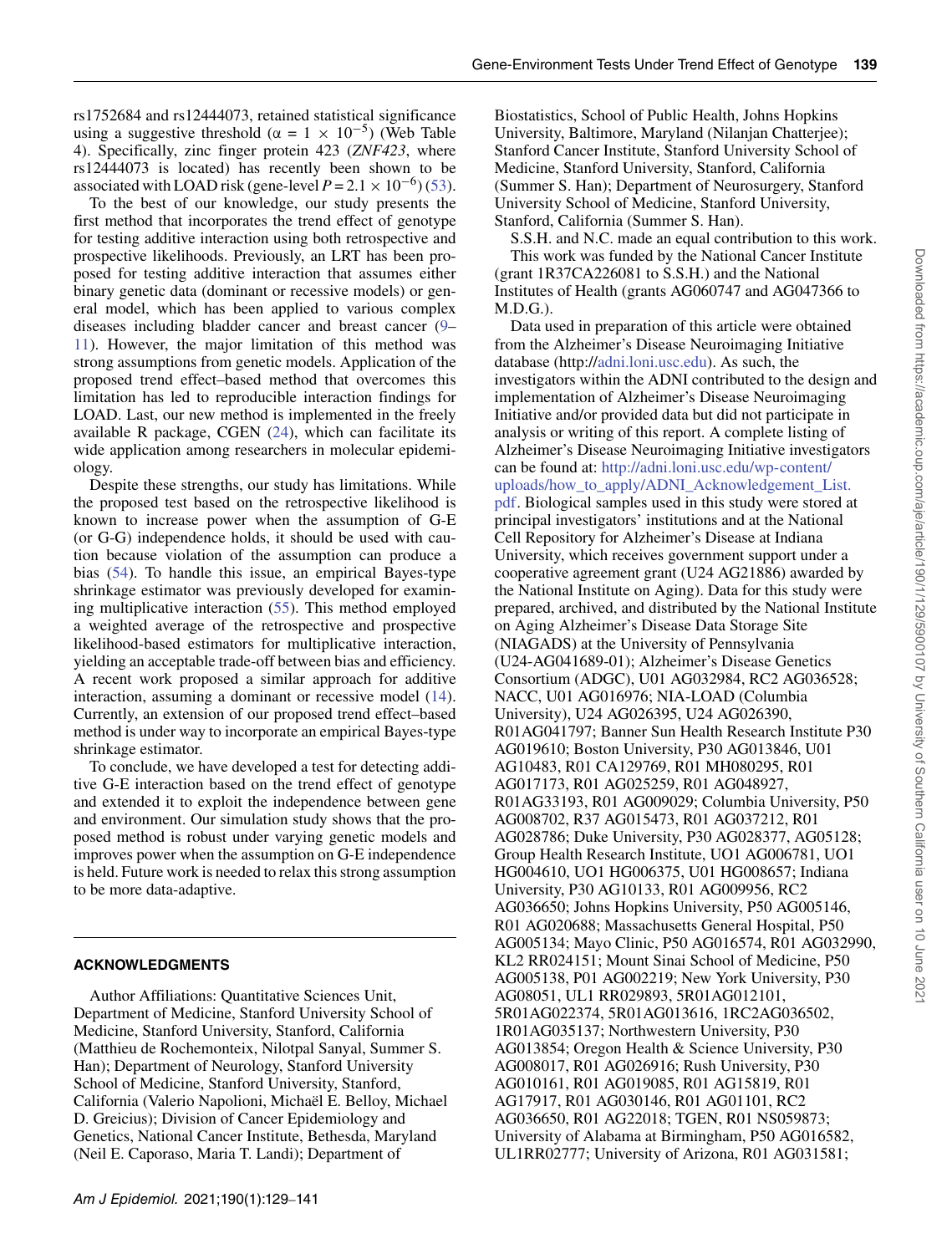University of California, Davis, P30 AG010129; University of California, Irvine, P50 AG016573, P50 AG016575, P50 AG016576, P50 AG016577; University of California, Los Angeles, P50 AG016570; University of California, San Diego, P50 AG005131; University of California, San Francisco, P50 AG023501, P01 AG019724; University of Kentucky, P30 AG028383, AG05144; University of Michigan, P30 AG053760 and AG063760; University of Pennsylvania, P30 AG010124; University of Pittsburgh, P50 AG005133, AG030653, AG041718, AG07562, AG02365; University of Southern California, P50 AG005142; University of Texas Southwestern, P30 AG012300; University of Miami, R01 AG027944, AG010491, AG027944, AG021547, AG019757; University of Washington, P50 AG005136, R01 AG042437; University of Wisconsin, P50 AG033514; Vanderbilt University, R01 AG019085; and Washington University, P50 AG005681, P01 AG03991, P01 AG026276. ROSMAP study data were provided by the Rush Alzheimer's Disease Center, Rush University Medical Center, Chicago. Data collection was supported through funding by NIA grants P30AG10161, R01AG15819, R01AG17917, R01AG30146, R01AG36836, U01AG32984, U01AG46152, the Illinois Department of Public Health, and the Translational Genomics Research Institute. Data collection and sharing for this project was funded by the Alzheimer's Disease Neuroimaging Initiative (National Institutes of Health grant U01 AG024904) and Department of Defense award number W81XWH-12-2-0012). Alzheimer's Disease Neuroimaging Initiative is funded by the National Institute on Aging and the National Institute of Biomedical Imaging and Bioengineering.

Conflict of interest: none declared.

## **REFERENCES**

- <span id="page-11-0"></span>1. Thomas D. Gene–environment-wide association studies: emerging approaches. *Nat Rev Genet*. 2010;11(4):259–272.
- <span id="page-11-1"></span>2. Rothman KJ, Greenland S, Walker AM. Concepts of interaction. *Am J Epidemiol*. 1980;112(4):467–470.
- <span id="page-11-2"></span>3. Garcia-Closas M, Gunsoy NB, Chatterjee N. Combined associations of genetic and environmental risk factors: implications for prevention of breast cancer. *J Natl Cancer Inst*. 2014;106(11):dju305.
- 4. Lund E. Comparison of additive and multiplicative models for reproductive risk factors and post-menopausal breast cancer. *Stat Med*. 1995;14(3):267–274.
- <span id="page-11-3"></span>5. Thompson WD. Effect modification and the limits of biological inference from epidemiologic data. *J Clin Epidemiol*. 1991;44(3):221–232.
- <span id="page-11-4"></span>6. Greenland S. Tests for interaction in epidemiologic studies: a review and a study of power. *Stat Med*. 1983;2(2): 243–251.
- <span id="page-11-5"></span>7. Walter S, Holford T. Additive, multiplicative, and other models for disease risks. *Am J Epidemiol*. 1978;108(5): 341–346.
- <span id="page-11-6"></span>8. Cordell HJ. Epistasis: what it means, what it doesn't mean, and statistical methods to detect it in humans. *Hum Mol Genet*. 2002;11(20):2463–2468.
- <span id="page-11-7"></span>9. Figueroa JD, Han SS, Garcia-Closas M, et al. Genome-wide interaction study of smoking and bladder cancer risk. *Carcinogenesis*. 2014;35(8):1737–1744.
- 10. Fu Y-P, Kohaar I, Rothman N, et al. Common genetic variants in the PSCA gene influence gene expression and bladder cancer risk. *Proc Natl Acad Sci*. 2012;109(13): 4974–4979.
- <span id="page-11-8"></span>11. Joshi AD, Lindström S, Hüsing A, et al. Additive interactions between susceptibility single-nucleotide polymorphisms identified in genome-wide association studies and breast cancer risk factors in the Breast and Prostate Cancer Cohort Consortium. *Am J Epidemiol*. 2014;180(10):1018–1027.
- <span id="page-11-9"></span>12. Han SS, Chatterjee N. Review of statistical methods for gene-environment interaction analysis. *Curr Epidemiol Rep*. 2018;5(1):39–45.
- <span id="page-11-13"></span>13. Han SS, Rosenberg PS, Garcia-Closas M, et al. Likelihood ratio test for detecting gene (G)-environment (E) interactions under an additive risk model exploiting G-E Independence for case-control data. *Am J Epidemiol*. 2012;176(11): 1060–1067.
- <span id="page-11-14"></span>14. Liu G, Mukherjee B, Lee S, et al. Robust tests for additive gene-environment interaction in case-control studies using gene-environment independence. *Am J Epidemiol*. 2018; 187(2):366–377.
- 15. Tchetgen Tchetgen EJ, Shi X, Wong BH, et al. A general approach to detect gene (G)-environment (E) additive interaction leveraging G-E independence in case-control studies. *Stat Med*. 2019;38(24):4841–4853.
- <span id="page-11-10"></span>16. VanderWeele TJ, Asomaning K, Tchetgen Tchetgen EJ, et al. Genetic variants on 15q25. 1, smoking, and lung cancer: an assessment of mediation and interaction. *Am J Epidemiol*. 2012;175(10):1013–1020.
- <span id="page-11-11"></span>17. Chu H, Nie L, Cole SR. Estimating the relative excess risk due to interaction: a Bayesian approach. *Epidemiology*. 2011; 22(2):242–248.
- 18. Nie L, Chu H, Li F, et al. Relative excess risk due to interaction: resampling-based confidence intervals. *Epidemiology*. 2010;21(4):552–556.
- <span id="page-11-12"></span>19. Richardson DB, Kaufman JS. Estimation of the relative excess risk due to interaction and associated confidence bounds. *Am J Epidemiol*. 2009;169(6):756–760.
- <span id="page-11-15"></span>20. Wellcome Trust Case Control Consortium. Genome-wide association study of 14,000 cases of seven common diseases and 3,000 shared controls. *Nature*. 2007;447(7145): 661–678.
- <span id="page-11-16"></span>21. Freidlin B, Zheng G, Li Z, et al. Trend tests for case-control studies of genetic markers: power, sample size and robustness. *Hum Hered*. 2002;53(3):146–152.
- <span id="page-11-17"></span>22. Timpson NJ, Greenwood CM, Soranzo N, et al. Genetic architecture: the shape of the genetic contribution to human traits and disease. *Nat Rev Genet*. 2018;19(2):110–124.
- <span id="page-11-18"></span>23. Welter D, MacArthur J, Morales J, et al. The NHGRI GWAS catalog, a curated resource of SNP-trait associations. *Nucleic Acids Res*. 2014;42(D1):D1001–D1006.
- <span id="page-11-19"></span>24. Bhattacharjee S, Chatterjee C, Han S, et al. CGEN: an R package for analysis of case-control studies in genetic epidemiology. [R package version 3180]. https:// [bioconductor.statistik.tu-dortmund.de/packages/3.8/bioc/](https://bioconductor.statistik.tu-dortmund.de/packages/3.8/bioc/html/CGEN.html) html/CGEN.html. Accessed September 4, 2020.
- <span id="page-11-20"></span>25. Chatterjee N, Carroll RJ. Semiparametric maximum likelihood estimation exploiting gene-environment independence in case-control studies. *Biometrika*. 2005; 92(2):399–418.
- <span id="page-11-21"></span>26. Chen Y-H, Chatterjee N, Carroll RJ. Shrinkage estimators for robust and efficient inference in haplotype-based case-control studies. *J Am Stat Assoc*. 2009;104(485):220–233.